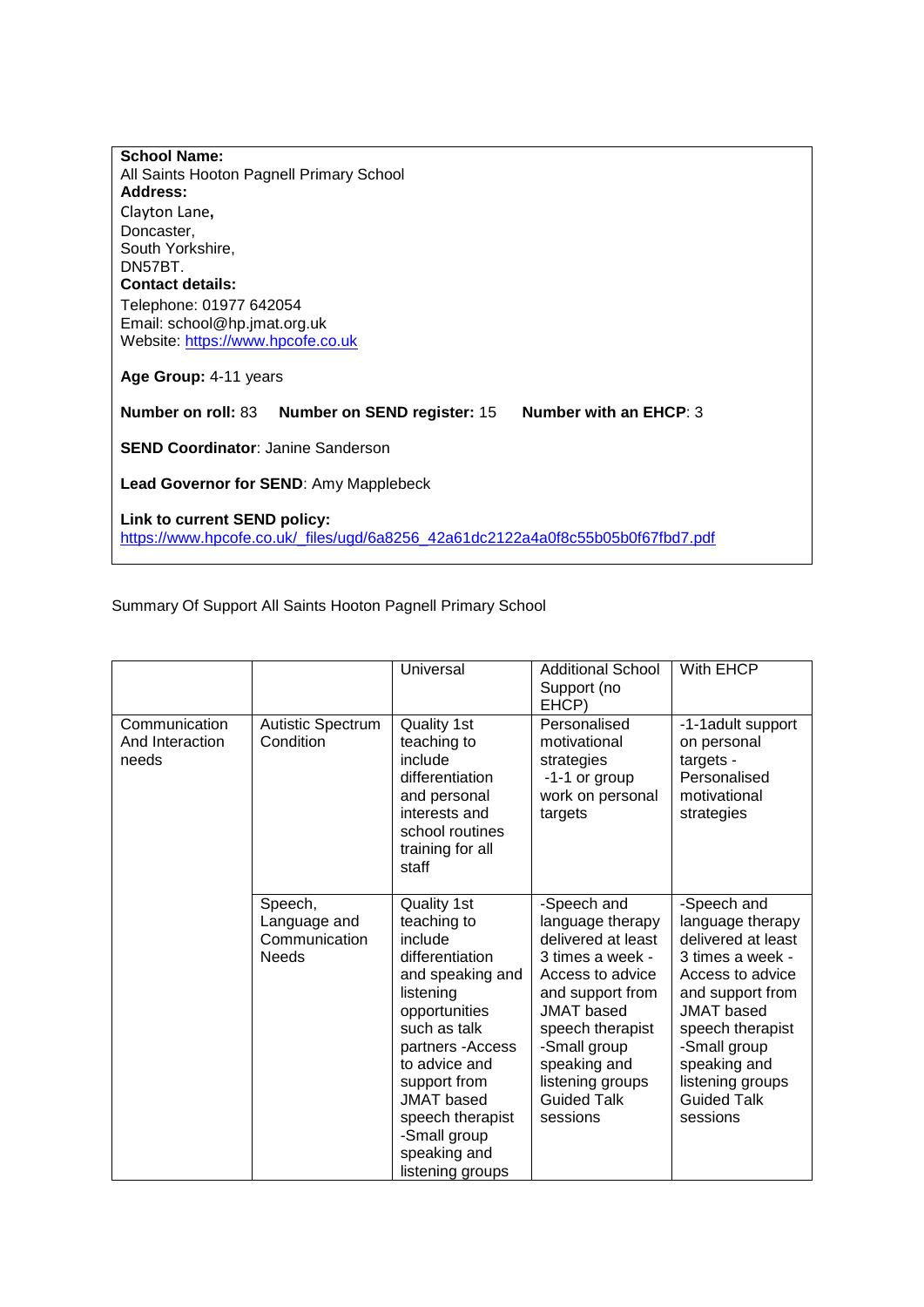|  | Talk<br>$-$<br>. .<br>Guided<br>ea |  |
|--|------------------------------------|--|
|  | sessions                           |  |

|                       |                                          | Universal                                                                                   | <b>Additional School</b><br>Support (no<br>EHCP)                                            | With EHCP                                                                                   |
|-----------------------|------------------------------------------|---------------------------------------------------------------------------------------------|---------------------------------------------------------------------------------------------|---------------------------------------------------------------------------------------------|
| Cognition and         | Moderate                                 | Quality 1st                                                                                 | Quality 1st                                                                                 | Quality 1st                                                                                 |
| <b>Learning Needs</b> | Learning Needs                           | teaching with<br>appropriate<br>differentiation -<br>Group<br>interventions                 | teaching with<br>appropriate<br>differentiation -<br>Group<br>interventions                 | teaching with<br>appropriate<br>differentiation -<br>Group<br>interventions                 |
|                       | Specific Learning<br><b>Difficulties</b> | -Quality 1st<br>teaching with<br>appropriate<br>differentiation -<br>Group<br>interventions | -Quality 1st<br>teaching with<br>appropriate<br>differentiation -<br>Group<br>interventions | -Quality 1st<br>teaching with<br>appropriate<br>differentiation -<br>Group<br>interventions |

|                                                        |                                                 | Universal                                                                                                               | <b>Additional School</b><br>Support (no<br>EHCP)                                                                                                      | With EHCP                                                                                                                                             |
|--------------------------------------------------------|-------------------------------------------------|-------------------------------------------------------------------------------------------------------------------------|-------------------------------------------------------------------------------------------------------------------------------------------------------|-------------------------------------------------------------------------------------------------------------------------------------------------------|
| Social, Emotional<br>and Mental<br><b>Health Needs</b> | Social Needs                                    | Quality 1st<br>teaching<br>especially in<br>PSHE and circle<br>$time -$<br>Educational<br>psychologist<br>advice,       | Quality 1st<br>teaching<br>especially in<br>PSHE and circle<br>time - counselling<br>-Educational<br>psychologist<br>advice,                          | Quality 1st<br>teaching<br>especially in<br>PSHE and circle<br>time -<br>Educational<br>psychologist<br>advice,                                       |
|                                                        | <b>Specific Learning</b><br><b>Difficulties</b> | -Quality 1st<br>teaching<br>especially in<br>PSHE and circle<br>time -<br>Educational<br>psychologist<br>advice,        | -Quality 1st<br>teaching<br>especially in<br><b>PSHE</b> and circle<br>time -<br>Educational<br>psychologist<br>advice, support<br>and target setting | -Quality 1st<br>teaching<br>especially in<br>PSHE and circle<br>$time -$<br>Educational<br>psychologist<br>advice, support<br>and target setting      |
|                                                        | <b>Mental Health</b><br><b>Needs</b>            | -Quality 1st<br>teaching<br>especially in<br><b>PSHE</b> and circle<br>time -<br>Educational<br>psychologist<br>advice, | Quality 1st<br>teaching<br>especially in<br><b>PSHE</b> and circle<br>time -<br>Educational<br>psychologist<br>advice, support<br>and target setting  | -Quality 1st<br>teaching<br>especially in<br><b>PSHE</b> and circle<br>time -<br>Educational<br>psychologist<br>advice, support<br>and target setting |

|                                        |                                   | Universal                                                        | <b>Additional School</b><br>Support (no<br>EHCP)                        | With EHCP                                                               |
|----------------------------------------|-----------------------------------|------------------------------------------------------------------|-------------------------------------------------------------------------|-------------------------------------------------------------------------|
| Cognition and<br><b>Learning Needs</b> | Moderate<br><b>Learning Needs</b> | Quality 1st<br>teaching with<br>appropriate<br>differentiation - | <b>Quality 1st</b><br>teaching with<br>appropriate<br>differentiation - | <b>Quality 1st</b><br>teaching with<br>appropriate<br>differentiation - |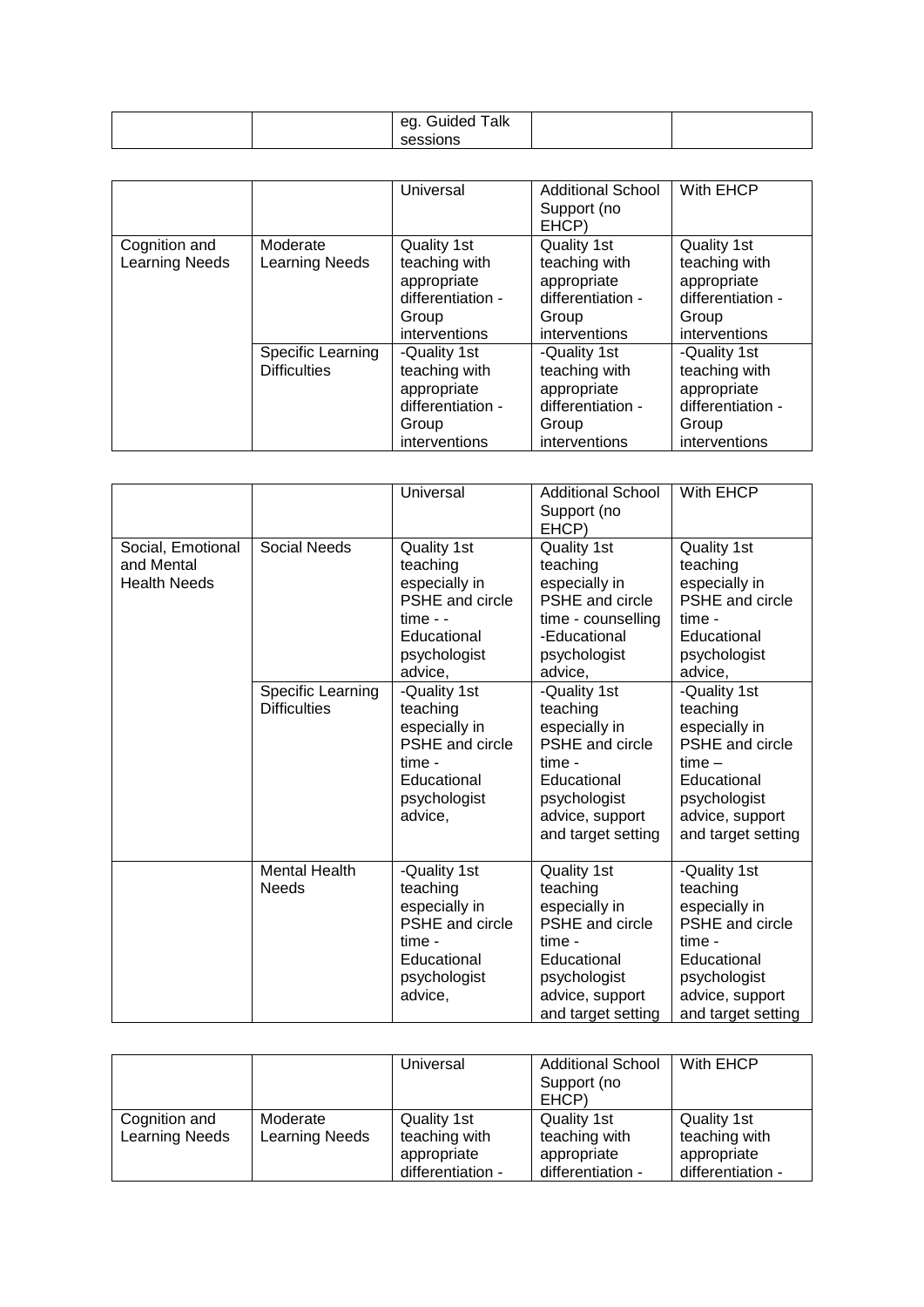|                     | Group             | Group             | Group             |
|---------------------|-------------------|-------------------|-------------------|
|                     | interventions     | interventions     | interventions     |
| Specific Learning   | -Quality 1st      | -Quality 1st      | -Quality 1st      |
| <b>Difficulties</b> | teaching with     | teaching with     | teaching with     |
|                     | appropriate       | appropriate       | appropriate       |
|                     | differentiation - | differentiation - | differentiation - |
|                     | Group             | Group             | Group             |
|                     | interventions     | interventions     | interventions     |

|                                      |                                             | Universal                                                                                                                                       | <b>Additional School</b><br>Support (no<br>EHCP)                                                                                                                            | With EHCP                                                                                                                                                      |
|--------------------------------------|---------------------------------------------|-------------------------------------------------------------------------------------------------------------------------------------------------|-----------------------------------------------------------------------------------------------------------------------------------------------------------------------------|----------------------------------------------------------------------------------------------------------------------------------------------------------------|
| Sensory and<br><b>Physical Needs</b> | Hearing<br>Impairment<br><b>Needs</b>       | Early<br>identification and<br>testing with HIS -<br>HIS advice with<br>classroom<br>approaches and<br>adaptations -<br>resources to<br>support | HIS advice with<br>classroom<br>approaches and<br>adaptations -<br>resources to<br>support -<br>Individual or<br>group targets<br>with teacher or<br>teaching<br>assistant  | HIS advice with<br>classroom<br>approaches and<br>adaptations -<br>resources to<br>support -<br>Individual targets<br>with teacher or<br>teaching<br>assistant |
|                                      | Visual<br>Impairment<br><b>Needs</b>        | Early<br>identification and<br>testing with VIS -<br>VIS advice with<br>classroom<br>approaches and<br>adaptations -<br>resources to<br>support | -VIS advice with<br>classroom<br>approaches and<br>adaptations -<br>resources to<br>support -<br>Individual or<br>group targets<br>with teacher or<br>teaching<br>assistant | VIS advice with<br>classroom<br>approaches and<br>adaptations -<br>resources to<br>support -<br>Individual targets<br>with teacher or<br>teaching<br>assistant |
|                                      | Multi-Sensory<br>Impairment<br><b>Needs</b> | Early<br>identification -<br>school/classroom<br>adaptations -<br>flexibility in<br>routines -<br>resources to<br>support,                      | school/classroom<br>adaptations -<br>flexibility in<br>routines -<br>resources to<br>support -                                                                              | school/classroom<br>adaptations -<br>flexibility in<br>routines -<br>resources to<br>support                                                                   |

|                                      |                       | Universal                                                                                                                                | <b>Additional School</b><br>Support (no EHC<br>plan)                                                                                     | With EHC                                                                                                                                          |
|--------------------------------------|-----------------------|------------------------------------------------------------------------------------------------------------------------------------------|------------------------------------------------------------------------------------------------------------------------------------------|---------------------------------------------------------------------------------------------------------------------------------------------------|
| Physical and<br><b>Medical Needs</b> | <b>Physical Needs</b> | classroom/<br>school<br>environment<br>adaptations -<br>Differentiated PE<br>lessons -Group<br>or individual<br>interventions<br>such as | classroom/<br>school<br>environment<br>adaptations -<br>Differentiated PE<br>lessons -Group<br>or individual<br>interventions<br>such as | -classroom/<br>school<br>environment<br>adaptations -<br><b>Differentiated PE</b><br>lessons - Group<br>or individual<br>interventions<br>such as |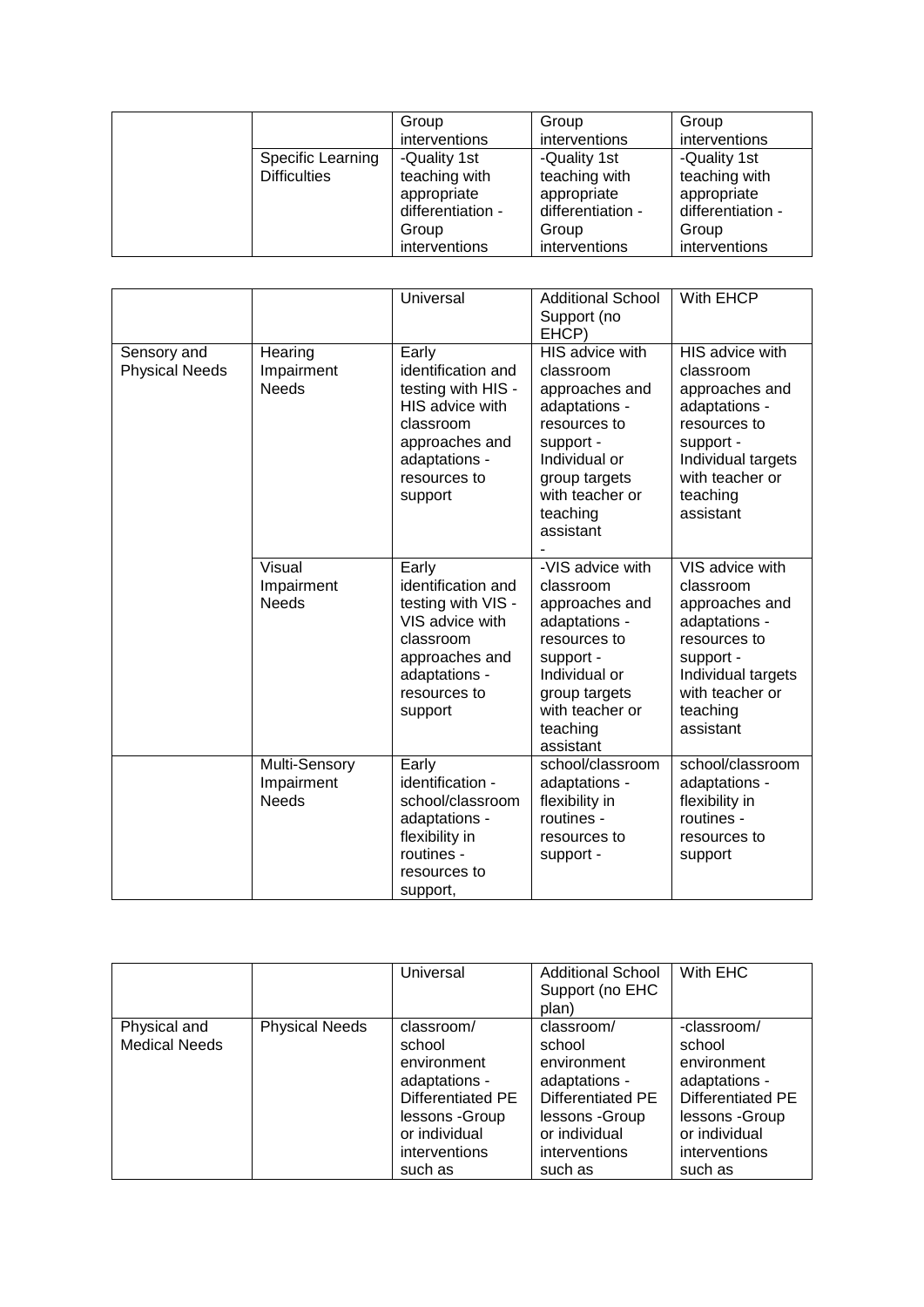|                      | handwriting or     | handwriting or     | handwriting or |
|----------------------|--------------------|--------------------|----------------|
|                      | gross motor        | gross motor        | gross motor    |
|                      | coordination -     | coordination -     | coordination - |
|                      | Resources to       | Resources to       | Resources to   |
|                      | support            | support            | support        |
| <b>Medical Needs</b> | Health care plan - | Health care plan - | --Health care  |
|                      | trained staffing - | trained staffing - | plan-trained   |
|                      | classroom/         | classroom/         | staffing -     |
|                      | school             | school             | classroom/     |
|                      | environment        | environment        | school         |
|                      | adaptations -      | adaptations -      | environment    |
|                      |                    |                    | adaptation     |

| <b>Type of Support Details</b>                                                                                            | Details                                                                                                                                                                                                                                                                                                                                                                                                                                                                                                                                                                                                                          |
|---------------------------------------------------------------------------------------------------------------------------|----------------------------------------------------------------------------------------------------------------------------------------------------------------------------------------------------------------------------------------------------------------------------------------------------------------------------------------------------------------------------------------------------------------------------------------------------------------------------------------------------------------------------------------------------------------------------------------------------------------------------------|
| Whole school Behaviour Strategy/System                                                                                    | A whole school approach to behaviour<br>management is prominent in school using<br>sanctions and rewards. The consistency in<br>approach throughout school benefits all children<br>and in particular those with SEND. In addition to<br>this children requiring additional support access<br>intervention from Doncaster Support Service or<br>JMAT. Behaviour support plans are devised<br>when needed. A high level of parent<br>involvement exists in the schools approach to<br>behaviour management through meetings and<br>also in the celebration of successes in special<br>assemblies where good behaviour is rewarded |
| Provision to facilitate/support access to the<br>curriculum and to develop independent learning<br>for children with SEND | SEND provision is monitored closely by SENCo<br>and senior leadership team in school. This<br>includes monitoring of appropriate differentiation<br>and targets and equal access to adult support<br>and independence skills. All children with SEND<br>access learning of key skills taught across<br>school.                                                                                                                                                                                                                                                                                                                   |
| Support/supervision at unstructured times of the<br>day including personal care                                           | Appropriate supervision is given at all times of<br>the school day. Where children require 1-1<br>support or additional support this is also<br>provided at lunch times and break times.<br>Training is given to staff supporting children with<br>additional personal care needs and adequate<br>resources and environments provided.                                                                                                                                                                                                                                                                                           |
| Staff training for meeting needs of children with<br><b>SEND</b>                                                          | SENCo delivers regular staff meetings<br>alongside informal discussions with staff and<br>review meeting discussions. External agencies<br>such as the educational psychologist deliver<br>training and more frequently specific guidance<br>to staff relating to individual children.                                                                                                                                                                                                                                                                                                                                           |
| Liaison/communication with parents                                                                                        | All parents of children on SEND register or with<br>medical needs are invited to regular review<br>meetings with the class teacher, SENCo and<br>external agencies where appropriate. This is<br>usually termly but lesser or greater in frequency<br>where necessary. Class teachers and teaching<br>assistants have regular communication with<br>parents. This is daily when necessary and                                                                                                                                                                                                                                    |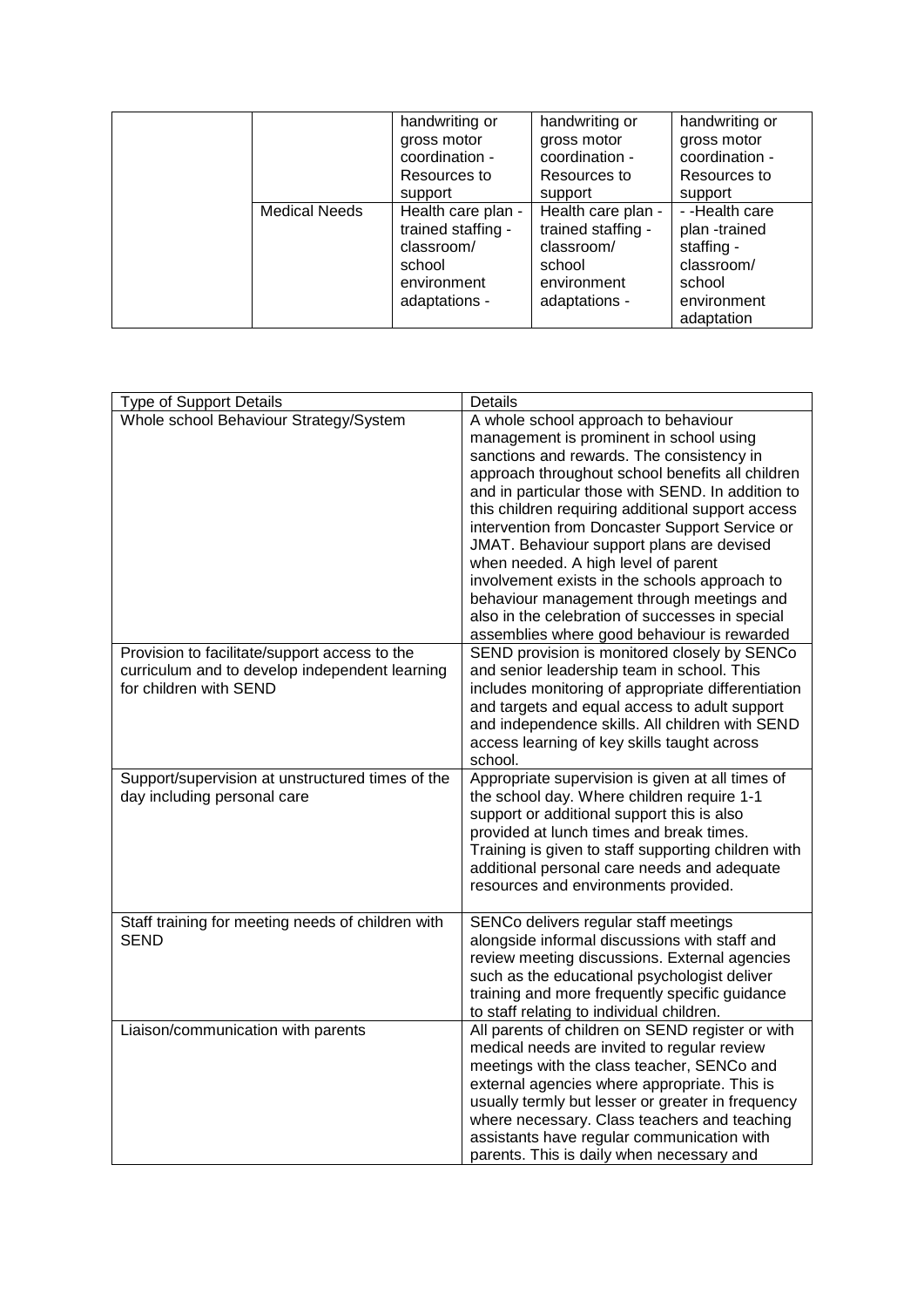|                                                                                     | home/school diaries are also used where<br>appropriate.                                                                                                                                                                                                                                                                                                                                                                                                                                                                                                                                                                                                                                                                                                                                                                                                                                                                                                                                                                                                                                                                                                                                                                                                                                                                                                                                                                                                                                                                                                                                                                                                                    |
|-------------------------------------------------------------------------------------|----------------------------------------------------------------------------------------------------------------------------------------------------------------------------------------------------------------------------------------------------------------------------------------------------------------------------------------------------------------------------------------------------------------------------------------------------------------------------------------------------------------------------------------------------------------------------------------------------------------------------------------------------------------------------------------------------------------------------------------------------------------------------------------------------------------------------------------------------------------------------------------------------------------------------------------------------------------------------------------------------------------------------------------------------------------------------------------------------------------------------------------------------------------------------------------------------------------------------------------------------------------------------------------------------------------------------------------------------------------------------------------------------------------------------------------------------------------------------------------------------------------------------------------------------------------------------------------------------------------------------------------------------------------------------|
| Liaison/communication with children and young<br>people                             | Where appropriate children are invited to termly<br>review meetings. All children contribute to<br>review meetings through termly conversation<br>and pupil questionnaires. All children have a key<br>link with an adult in school usually a Teaching<br>Assistant.                                                                                                                                                                                                                                                                                                                                                                                                                                                                                                                                                                                                                                                                                                                                                                                                                                                                                                                                                                                                                                                                                                                                                                                                                                                                                                                                                                                                       |
| Liaison/communication with The school has<br>excellent links with external services | The school has excellent links with external<br>services within the local authority and beyond<br>including additional services the school buys.<br>Where external services are involved with<br>children they are invited to review meetings with<br>school and parents. Additional meetings are<br>also arranged outside of these reviews to allow<br>professionals to give regular feedback to school<br>and parents when needed. Key times are<br>arranged for parents to meet with some<br>professionals such as the Speech and<br>Language Therapist holding fortnightly drop in<br>sessions for communication with parents. The<br>SENCo holds termly planning meetings with<br>some services such as speech and language,<br>behaviour support service and educational<br>psychology service.                                                                                                                                                                                                                                                                                                                                                                                                                                                                                                                                                                                                                                                                                                                                                                                                                                                                      |
| Access to medical intervention or provision for<br>medical needs                    | Care plans are in place for all children with<br>medical needs. The plans are formulated<br>through meetings with parents and the relevant<br>health care professionals. Where appropriate<br>children are also included in setting up plans for<br>their own care. The plans are highly<br>individualised and focus on each child's<br>personal needs. The plans ensure that pupils<br>with medical needs have full access to<br>education including school trips and physical<br>education. The care plans detail access to any<br>medication and steps to follow in emergencies.<br>Health care plans are reviewed at least annually<br>or before when required. All staff in school are<br>made aware of children's medical needs and<br>copies of care plans are given to key people and<br>are displayed in the staff room and school office<br>for reference by all staff. School has excellent<br>links with the school nurse and good links are<br>made with her and parents when needed. Other<br>health professionals such as the epilepsy nurse<br>support school when required. Staff are given<br>relevant training to ensure medical needs are<br>met including whole school training when<br>necessary. The school has strict procedures for<br>storing and administering medicines and staff<br>administrating always have relevant training.<br>Where extended absences emerge due to<br>medical needs the school will take measures to<br>help prevent this effecting academic progress<br>including sending learning home and where<br>necessary or possible arranging home tuition.<br>Risk assessments always consider pupils with<br>medical needs. |